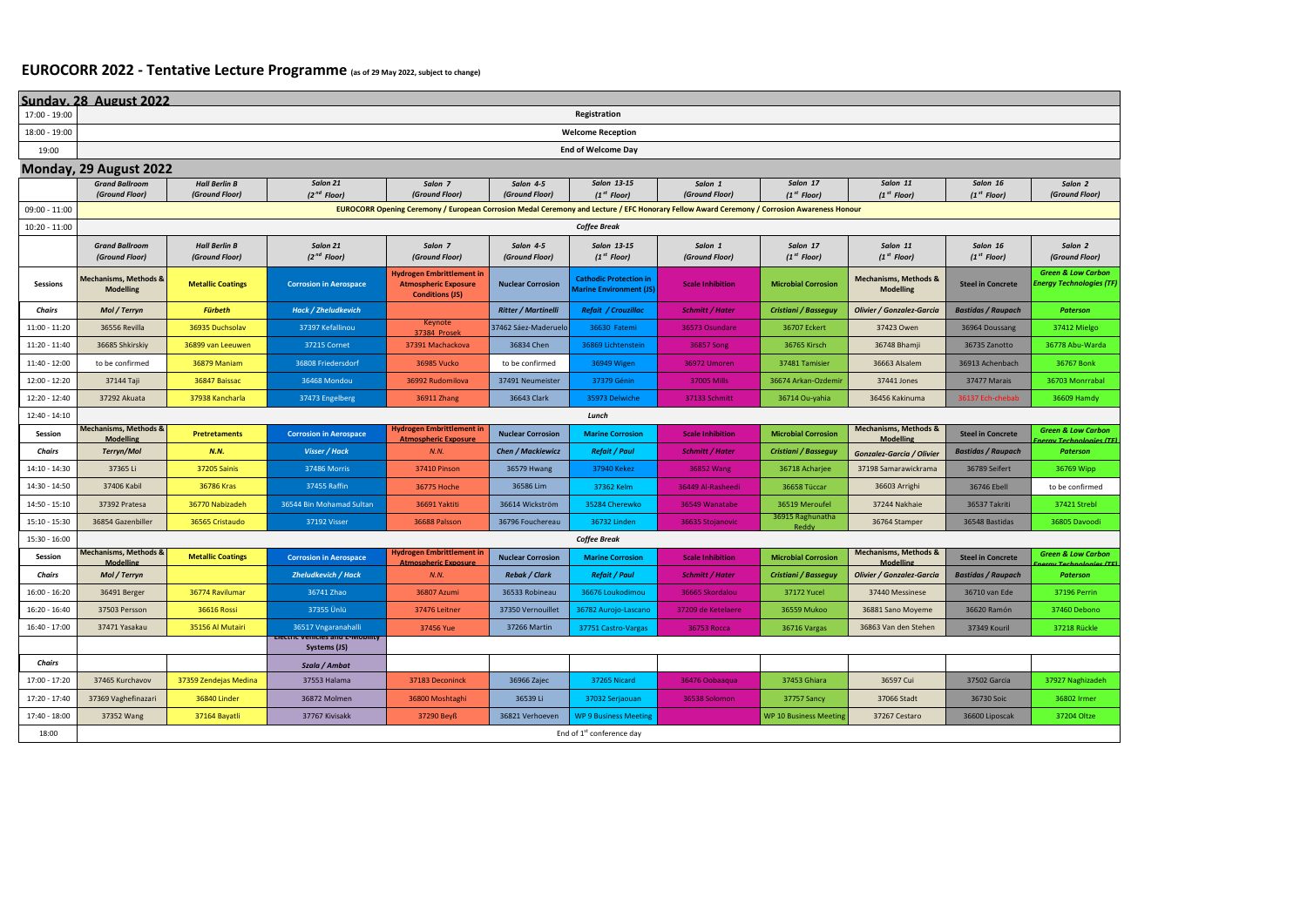|               | Tuesday, 30 August 2022                              |                                        |                                                                        |                                            |                             |                                                          |                                     |                                                |                                                      |                                                    |                                                                                     |  |  |
|---------------|------------------------------------------------------|----------------------------------------|------------------------------------------------------------------------|--------------------------------------------|-----------------------------|----------------------------------------------------------|-------------------------------------|------------------------------------------------|------------------------------------------------------|----------------------------------------------------|-------------------------------------------------------------------------------------|--|--|
|               | <b>Grand Ballroom</b><br>(Ground Floor)              | <b>Hall Berlin B</b><br>(Ground Floor) | Salon 21<br>$(2nd$ Floor)                                              | Salon 7<br>(Ground Floor)                  | Salon 4-5<br>(Ground Floor) | Salon 13-15<br>$(1st$ Floor)                             | Salon 1<br>(Ground Floor)           | Salon 17<br>$(1st$ Floor)                      | Salon 11<br>$(1st$ Floor)                            | Salon 16<br>$(1st$ Floor)                          | Salon 2<br>(Ground Floor)                                                           |  |  |
| 09:00 - 09:35 | <b>Young EFC Plenary Lecture</b>                     |                                        |                                                                        |                                            |                             |                                                          |                                     |                                                |                                                      |                                                    |                                                                                     |  |  |
| 09:35 - 09:50 | Time for Changing Lecture Hall                       |                                        |                                                                        |                                            |                             |                                                          |                                     |                                                |                                                      |                                                    |                                                                                     |  |  |
| Session       | <b>Mechanisms, Methods &amp;</b><br><b>Modelling</b> | <b>Organic Coatings</b>                | <b>Electric Vehicles and E-Mobility</b><br>Systems (JS)                | <b>Environment Sensitive</b><br>Fracture   | <b>Nuclear Corrosion</b>    | <b>Marine Corrosion</b>                                  | <b>Scale Inhibition</b>             | <b>Microbial Corrosion</b>                     | <b>Mechanisms, Methods &amp;</b><br><b>Modelling</b> | <b>Steel in Concrete</b>                           | <b>Green &amp; Low Carbon</b><br>nergy Technologies (TF):<br>- Geothermal           |  |  |
| Chairs        | <b>Milosev / Marcus</b>                              | <b>N.N.</b>                            | Szala / Ambat                                                          | <b>Blanc</b>                               | <b>Rebak / Clark</b>        | <b>Refait / Crouzillac</b>                               | <b>Schmitt / Hater</b>              | Cristiani / Basseguy                           | Lamaka / Sakairi                                     | <b>Bastidas / Raupach</b>                          | <b>Paterson</b>                                                                     |  |  |
| 09:50 - 10:10 | 37270 Marcus                                         | 37167 Zia Hoseinpoor                   | 36585 Ho Ahn                                                           | 36904 Rubben                               | 37487 Couet                 | 36994 Refait                                             | 36974 Hater KN                      | 37263 Beech                                    | 36936 Cestaro                                        | 37936 Mandal                                       | 36814 Holmes                                                                        |  |  |
| 10:10 - 10:30 | 36850 Valencia Ramirez                               | 36902 Andreatta                        | 36794 Ludvík                                                           | 37493 - Oudriss                            | 36512 Rebak                 | 36649 Capute-Batalha                                     | 36974 Hater KN                      | 36739 Wakai                                    | to be confirmed                                      | to be confirmed                                    | 36608 Aristia                                                                       |  |  |
| 10:30 - 10:50 | 37057 Garg                                           | 36996 Tatsuoka                         | 37364 Cambier                                                          | 37039 - Schutz                             | 36967 Hoffman               | 36887 Andreatta                                          | 36646 Lindsay                       | 36762 Elzinga                                  | 36968 Yang                                           | 37219 Frenck                                       | 36497 MacDonald                                                                     |  |  |
| 10:50 - 11:20 |                                                      |                                        |                                                                        |                                            |                             | <b>Coffee Break</b>                                      |                                     |                                                |                                                      |                                                    |                                                                                     |  |  |
| Session       | <b>Mechanisms, Methods &amp;</b><br><b>Modelling</b> | <b>Organic Coatings</b>                | <b>Modelling Sustainable Active</b><br><b>Protective Coatings (JS)</b> | <b>Environment Sensitive</b><br>Fracture   | <b>Nuclear Corrosion</b>    | <b>Marine Corrosion</b>                                  | <b>Scale Inhibition</b>             | <b>Microbial Corrosion</b>                     | <b>Mechanisms, Methods &amp;</b><br><b>Modelling</b> | <b>Steel in Concrete</b>                           | <b>Green &amp; Low Carbon</b><br><b>Energy Technologies (TF)</b><br>- Geothermalmal |  |  |
| <b>Chairs</b> | <b>Marcus / Milosev</b>                              | N.N.                                   | <b>Hack</b>                                                            | <b>Blanc</b>                               | Couet / Hoffman             | <b>Refait / Paul</b>                                     | <b>Schmitt / Hater</b>              | Cristiani / Basseguy                           | Sakairi / Lamaka                                     | <b>Bastidas / Raupach</b>                          | <b>Paterson</b>                                                                     |  |  |
| 11:20 - 11:40 | 36670 Dlouhy                                         | 36893 Knudsen                          | Keynote                                                                | 37433 Depover                              | 36686 Marti                 | 37371 Höche                                              | to be confirmed                     | 37016 Al-Humam                                 | 36606 Dobkowska                                      | 36673 Zhang                                        | <b>Task Force Business</b>                                                          |  |  |
| 11:40 - 12:00 | 37048 Deng                                           | 36875 - Jothi Manackam                 | 37451 Zheludkevich                                                     | 37193 Vander Vennet                        | 36912 Christophe            | 37298 Van den Bergh                                      | 37175 Hassan                        | 36671 Simge Arkan-<br>Ozdemir                  | 36920 Feiler                                         | 36640 Doi                                          | <b>Meeting</b>                                                                      |  |  |
|               |                                                      |                                        |                                                                        |                                            |                             |                                                          | Scale Inhibition (Geothermal        |                                                |                                                      |                                                    | <b>Cathodic</b><br><b>Protection</b>                                                |  |  |
| 12:00 - 12:20 | 36712 Khayatan                                       | 36729 Soic                             | 37212 Sahlmann                                                         | 37208 Claeys                               | 36705 Pelouard              | 37174 Daneshian                                          | <b>36627 Helali</b>                 | 36768 Rajala                                   | 36895 Würger                                         | 36969 Duran                                        | 36779 Markic                                                                        |  |  |
| 12:20 - 12:40 | 36590 Meeusen                                        | 36721 Ollivier-Lamarque                | 36574 Özkan                                                            | 37210 Kalacska                             | 37404 Sáez-Maderuelo        | 36454 Matres                                             | 36664 Liakaki-Stavropoulou          | 36543 Salta                                    | 36990 Miyauchi                                       | 36783 Ferreira                                     | 36938 Attarchi                                                                      |  |  |
| 12:40 - 14:10 |                                                      |                                        |                                                                        |                                            |                             | Lunch                                                    |                                     |                                                |                                                      |                                                    |                                                                                     |  |  |
| Session       | <b>Mechanisms, Methods &amp;</b><br><b>Modelling</b> | <b>Organic Coatings</b>                | <b>Modelling Sustainable Active</b><br><b>Protective Coatings (JS)</b> | <b>Environment Sensitive</b><br>Fracture   | <b>Nuclear Corrosion</b>    | Oil & Gas Production:<br><b>High-alloyed CRAs</b>        | <b>Scale Inhibition (Geothermal</b> | <b>Microbial Corrosion</b>                     | <b>Tribocorrosion</b>                                | <b>Steel in Concrete</b>                           | <b>Cathodic</b><br><b>Protection</b>                                                |  |  |
| <b>Chairs</b> | <b>Milosev / Marcus</b>                              | <b>N.N.</b>                            | Mol                                                                    | <b>Blanc</b>                               | Schroer / Tsisar            | Wilms                                                    | <b>Schmitt / Hater</b>              | Cristiani / Basseguy                           | <b>Mischler/Geringer</b>                             | <b>Bastidas / Raupach</b>                          | <b>Crouzillac</b>                                                                   |  |  |
| 14:10 - 14:30 | 37240 Muñoz                                          | 36623 Cristoforetti                    | 37195 Visser                                                           | 36883 Truschner                            | 36908 Bullock               | 36751 Klinklin                                           | 36668 Karamatou                     | 37461 Jeannin                                  | 37370 Reinbold                                       | 36873 Sano Moyeme                                  | 37368 Aouina                                                                        |  |  |
| 14:30 - 14:50 | 37358 Pan                                            | 36601 Balbo                            | 36923 Grevelhörster                                                    | 36944 Christien                            | 36971 Ghaznavi              | 36880 Botinha                                            | 36683 Spinthaki                     | 37373 Smith                                    | 36955 Espinoza                                       | 37035 Andrade                                      | 36655 Attarchi                                                                      |  |  |
| 14:50 - 15:10 | 36593 Maurice                                        | 36531 Calovi                           | 36798 Abdelrahman                                                      | 37436 Quibel                               | 37483 Couet                 | 36882 Botinha                                            | 37224 Oppong                        | 37145 Marques                                  | 36588 Bouguerra                                      | 36776 Hren                                         | 36492 Loffler                                                                       |  |  |
| 15:10 - 15:30 | 36853 Schupp                                         | 36682 Orlandi Pessoa                   | 37311 Burchhardt                                                       | 36738 Eichinger                            | 37182 Fu                    | 36490 McCoy                                              | 36874 Sile                          | 36515 Skovhus                                  | 37866 Geringer                                       | 37745 Stone                                        | 37163 Bhattacharyya                                                                 |  |  |
| 15:30 - 16:00 |                                                      |                                        |                                                                        |                                            |                             | Coffee Break                                             |                                     |                                                |                                                      |                                                    |                                                                                     |  |  |
| Session       | Mechanisms, Methods &<br><b>Modelling</b>            | <b>Organic Coatings</b>                | <b>Modelling Sustainable Active</b><br><b>Protective Coatings (JS)</b> | <b>Environment Sensitive</b><br>Fracture   | <b>Nuclear Corrosion</b>    | Oil & Gas Production:<br>13Cr stainless steel            | <b>Scale Inhibition</b>             | $CO2$ -Corrosion                               | <b>Tribocorrosion</b>                                | <b>Hot Gases and</b><br><b>Combustion Products</b> | <b>Cathodic</b><br>Protection                                                       |  |  |
| Chairs        | <b>Marcus / Milosev</b>                              | <b>N.N.</b>                            | <b>Terryn</b>                                                          | <b>Blanc</b>                               | <b>Ritter / Martinelli</b>  | Wilms                                                    | <b>Schmitt / Hater</b>              | <b>Bäßler</b>                                  | <b>Geringer / Mischler</b>                           | <b>Galetz</b>                                      | <b>Crouzillac</b>                                                                   |  |  |
| 16:00 - 16:20 | 37495 Li                                             | 35363 Daly                             | Keynote                                                                | 36740 Loder                                | 37490 Proriol Serre         | 36728 Monnot                                             | 36563 Demadis                       | 37160 Sonke                                    | 36653 Igual                                          | 37478 Jahns                                        | 37309 Brenna                                                                        |  |  |
| 16:20 - 16:40 | 37162 Mandel                                         | 36607 Plagemann                        | 39144 Marcus                                                           | 36460 Hiew                                 | 36657 Lopes Maia            | to be confirmed                                          | 36592 Jero                          | 36965 Morland                                  | <b>36464 Namus</b>                                   | 36888 Wonneberger                                  | 36652 Margiotta                                                                     |  |  |
| 16:40 - 17:00 | 36451 Eguchi                                         | 36413 Rodrigues Freitas                | 36988 Konchakova                                                       | 36755 Koren                                | 36760 Lescur                | 36921 Trillo                                             | 36619 Dowhij                        | 36793 Paul                                     | 37445 Van der Merwe                                  | 37469 Kranzmann                                    | 36541 Magnifico                                                                     |  |  |
| 17:00 - 17:20 | 36693 Nguyen                                         |                                        | <b>Round Table: Modelling</b>                                          | 36858 Wang                                 | 36681 Tsisar                | to be confirmed                                          | <b>WP1 Business Meeting</b>         | 36876 Skountzos                                | 37506<br><b>Richieri Manso Goncalves</b>             | <b>36868 Apell</b>                                 | 37286 Ormellese                                                                     |  |  |
| 17:20 - 17:40 | 36918 Ferro Rocha                                    | <b>WP14 Business Meeting</b>           | <b>Sustainable Active Protective</b><br>Coatings (JS)                  | 37443 Zvirko                               | 36758 Schroer               | 36577 Hua                                                |                                     | to be confirmed                                | 37158 Cao                                            | <b>36584 Ghule</b>                                 | 36453 Al-Rasheedi                                                                   |  |  |
|               |                                                      |                                        |                                                                        | <b>WP 5 Business Meeting</b><br>(to 18:20) |                             |                                                          |                                     | <b>WP 24 Business Meeting</b><br>$(t_0 18.00)$ | <b>WP 18 Business Meeting</b><br>(to 18:40)          |                                                    |                                                                                     |  |  |
| 17:40 - 19:30 |                                                      |                                        |                                                                        |                                            |                             | <b>Poster &amp; Exhibitors Party / Poster Discussion</b> |                                     |                                                |                                                      |                                                    |                                                                                     |  |  |
| 19:30         |                                                      |                                        |                                                                        |                                            |                             | End of 2 <sup>nd</sup> Conference Day                    |                                     |                                                |                                                      |                                                    |                                                                                     |  |  |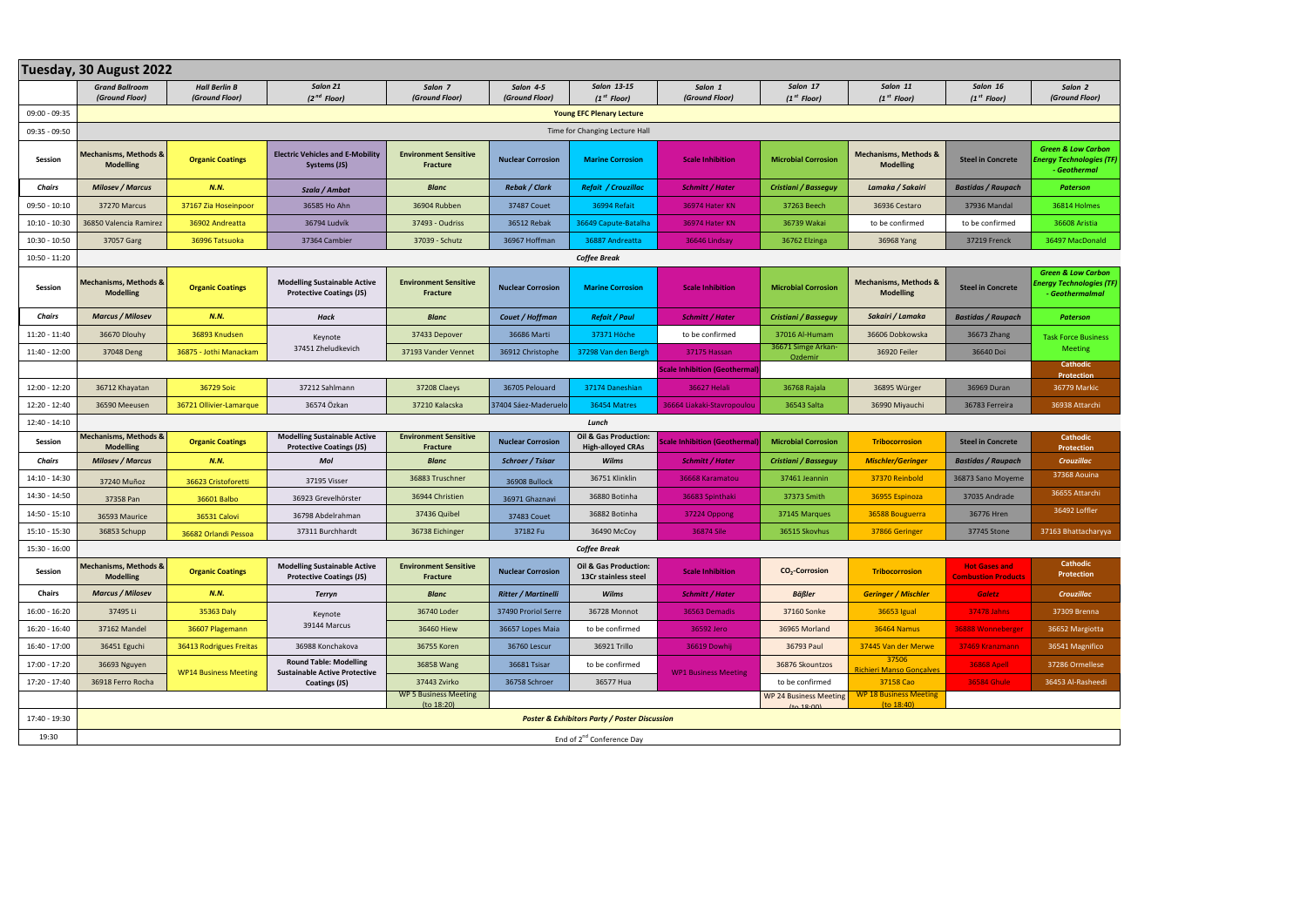|                 | <b>Wednesday, 31 August 2022</b>        |                                        |                             |                                                          |                                             |                                                                   |                                                    |                                |                                                    |                                                                  |                                                    |  |
|-----------------|-----------------------------------------|----------------------------------------|-----------------------------|----------------------------------------------------------|---------------------------------------------|-------------------------------------------------------------------|----------------------------------------------------|--------------------------------|----------------------------------------------------|------------------------------------------------------------------|----------------------------------------------------|--|
|                 | <b>Grand Ballroom</b><br>(Ground Floor) | <b>Hall Berlin B</b><br>(Ground Floor) | Salon 21<br>$(2nd$ Floor)   | Salon 7<br>(Ground Floor)                                | Salon 4-5<br>(Ground Floor)                 | <b>Salon 13-15</b><br>$(1st$ Floor)                               | Salon 1<br>(Ground Floor)                          | Salon 17<br>$(1st$ Floor)      | Salon 11<br>$(1st$ Floor)                          | Salon 16<br>$(1st$ Floor)                                        | Salon 2<br>(Ground Floor)                          |  |
| 09:00 - 09:45   |                                         |                                        |                             |                                                          |                                             | <b>Plenary Lecture: Stratmann</b>                                 |                                                    |                                |                                                    |                                                                  |                                                    |  |
| 09:45 - 10:00   | Time for Changing Lecture Hall          |                                        |                             |                                                          |                                             |                                                                   |                                                    |                                |                                                    |                                                                  |                                                    |  |
| Session         | <b>Mechanisms &amp; Methods</b>         | <b>Inorganic Coatings</b>              | <b>Automotive Corrosion</b> | <b>Environment Sensitive</b><br>Fracture                 | <b>Corrosion</b><br><b>Education</b>        | Oil & Gas Production:<br><b>Microbial Corrosion</b>               | <b>Polymers &amp; Advanced</b><br><b>Materials</b> | CO <sub>2</sub> -Corrosion     | <b>Medical Implants and</b><br>Devices (WS)        | <b>Hot Gases and</b><br><u>Combustion Products</u>               | Cathodic<br>Protection                             |  |
| Chairs          | Pan / Maurice                           | N.N.                                   | Szala / Ström               | <b>Blanc</b>                                             | <b>Zander</b>                               | Winning                                                           | <b>Heinemann</b>                                   | <b>Bäßler</b>                  | Schmutz                                            | <b>Galetz</b>                                                    | Crouzillac                                         |  |
| $10:00 - 10:20$ | 36702 Han                               | 37470 Gasco-Owens                      | Keynote                     | 37354 Subramanian                                        | 36498 Groysman                              | 36514 Skovhus                                                     | 37388 Zippa                                        | 36956 Morland                  | 37482 Lamaka                                       | 37401 Lehmusto                                                   | 37504 Deharo                                       |  |
| 10:20 - 10:40   | 37110 Wang                              | 37206 Ott                              | 37900 Ström                 | 36587 Yazdanpanah                                        | 37313 Roche                                 | 36733 Shaban                                                      | 36916 Pajonk                                       | 36698 Sumner                   | 37459 Nuraini                                      | <b>37366 Pentz</b>                                               | 37939 Kekez                                        |  |
| 10:40 - 11:00   | 37590 Wetzel                            | 36773 Veys-Renaux                      | 37496 Fowler                | 36472 Blanc                                              | <b>WP 7 Business</b><br>Meeting             | 36534 de Araujo Abilio                                            | 36509 Marin                                        | 36459 Saarimaa                 | 37403 Balan                                        | 36937 Jahns                                                      | 37485 Sassine                                      |  |
| 11:00 - 11:30   |                                         |                                        |                             |                                                          |                                             | <b>Coffee Break</b>                                               |                                                    |                                |                                                    |                                                                  |                                                    |  |
| Session         | <b>Mechanisms &amp; Methods</b>         | <b>Inorganic Coatings</b>              | <b>Automotive Corrosion</b> | <b>Environment Sensitive</b><br>Fracture                 | <b>Atmospheric</b><br><b>Corrosion (JS)</b> | <b>Oil &amp; Gas Production:</b><br><b>Flexibles</b>              | <b>olymers in Organic Coatings</b><br>(IS)         | $CO2$ -Corrosion               | <b>Medical Implants and</b><br>Devices (WS)        | <b>Hot Gases and</b><br><u>Combustion Products</u>               | <b>Reliability of Electronic</b><br><b>Devices</b> |  |
| <b>Chairs</b>   | <b>Maurice / Pan</b>                    | N.N.                                   | Szala / Ström               | <b>Blanc</b>                                             | Neff / Tidblad                              | Wilms                                                             | <b>Fürbeth / Heinemann</b>                         | <b>Bäßler</b>                  | <b>Schmutz</b>                                     | <b>Galetz</b>                                                    | Ambat                                              |  |
| 11:30 - 11:50   | 36898 Majnoni d'Intignano               | 37277 Prince                           | 36986 Popova                | 36687 Dreano                                             | 36761 Boháčková                             | 36788 Landgraf                                                    | 37284 Vladu                                        | 37754 Sundararajan             | 37143 Rondinella                                   | 36547 Sun                                                        | 36867 Mayr                                         |  |
| 11:50 - 12:10   | 37442 Forcellese                        | 37188 Casanova                         | 36960 Avance                | 36933 Zafra                                              | 37306 Timoncini                             | 36724 Taravel-Condat                                              | 36922 Wärnheim                                     | 37559 Quispe Aviles            | 36599 Hanke                                        | 36582 Schlereth                                                  | 36797 Schimanski                                   |  |
| 12:10 - 12:30   | 36697 Bedmar Sanz                       | 36552 Pezzato                          | 37464 Rendhal               | 36977 Brilz                                              | 36542 Thunberg                              | to be confirmed                                                   | 36571 LeBozec                                      | 36662 Le                       | 37320 Tournay-Dufrenne                             | 36550 Suzuki                                                     | 36819 Conseil-Gudla                                |  |
| 12:30 - 12:50   | 36952 Scheiber                          | 36568 Lederer                          | 37488 Svadlena              | 36744 Latypova                                           | 37308 Timoncini                             | 36973 Dugstad                                                     | 36871 Langklotz                                    | <b>WP Meeting</b>              | 36596 Fernandez - Hernan                           | 36772 Audigié                                                    | 36757 Haeffele                                     |  |
| 12:50 - 14:20   |                                         |                                        |                             |                                                          |                                             | Lunch                                                             |                                                    |                                |                                                    |                                                                  |                                                    |  |
| Session         | <b>Mechanisms &amp; Methods</b>         | <b>Inorganic Coatings</b>              | <b>Automotive Corrosion</b> | <b>Environment Sensitive</b><br><b>Fracture</b>          | <b>Atmospheric</b><br><b>Corrosion</b>      | <b>Oil &amp; Gas Production:</b><br><b>Additive Manufacturing</b> | Olymers in Organic Coatings<br>(JS)                | <b>Refinery Industry</b>       | <b>Medical Implants and</b><br>Devices (WS)        | <b>Metallic Coatings for</b><br><b>High Temperatures</b><br>(JS) | <b>Reliability of Electronic</b><br><b>Devices</b> |  |
| <b>Chairs</b>   | <b>Pan/Maurice</b>                      | N.N.                                   | Szala / Baudoin             | <b>Blanc</b>                                             | Prosek                                      | Wilms                                                             | <b>Fürbeth / Heinemann</b>                         | <b>Ropital / De Landtsheer</b> | <b>Schmutz</b>                                     | <b>Galetz</b>                                                    | Schweigart                                         |  |
| 14:20 - 14:40   | 37317 Saidi                             | 36256 Saji                             | 37902 Krüger                | 36855 Kandekar                                           |                                             | 37446 Thomas                                                      | 37287 Marusic                                      | 36660 Claesen                  | 37165 lannucci                                     | 36803 Szczepan                                                   | 36672 Spooner                                      |  |
| 14:40 - 15:00   | 37430 Traisnel                          | 37398 Aljohani                         | 37221 Lekka                 | 36469 Barou                                              | 36302 Kelly KN                              | 37492 Narajan                                                     | 36510 Fakhry                                       | 36540 Wold                     | 36795 Kosec                                        | 37448 Chocholaty                                                 | 36907 Medgyes                                      |  |
| 15:00 - 15:20   | 37356 Juillet                           | <b>37097 Buling</b>                    | 37137 Hosking               | 36957 Lu                                                 | 37432 Zhang                                 | 36962 Attar                                                       | 37207 Livi                                         | 36639 Pålsson                  | 36615 Fritzen                                      | 37933 Ivashechkin                                                | 36696 Bahrebar                                     |  |
| 15:20 - 15:40   | 36905 Larsson                           | 37223 Yuan                             | 36759 Bartawi               | 36372 Ajito                                              | 36526 Blackwood                             | 36906 Samiento Klapper                                            | 36661 Morsch                                       | 36626 Andari                   | 36720 Bajt-Leban                                   | 37264 Öztürk                                                     | 36474 Kumar                                        |  |
| 15:40 - 16:00   | 36621 Ghaffari                          | 36812 Anthes                           | 36919 Morales Murillo       | 36594 Cui                                                | 36950 Agnew                                 | 36489 Adesina                                                     | 36566 Trentin                                      | 36546 Wang                     | 36715 - Roche - to be changed                      | 36891 Syed                                                       | 36463 Tatsuoka                                     |  |
| $16:00 - 16:30$ |                                         |                                        |                             |                                                          |                                             | <b>Coffee Break</b>                                               |                                                    |                                |                                                    |                                                                  |                                                    |  |
| Session         | <b>Mechanisms &amp; Methods</b>         | <b>Inorganic Coatings</b>              | <b>Automotive Corrosion</b> | <b>Archaeological and Historical</b><br><b>Artefacts</b> | Atmospheric<br>Corrosion                    | Oil & Gas Production:<br><b>New energies</b>                      | <b>Polymers in Organic Coatings</b><br>(JS)        | <b>Refinery Industry</b>       | <b>Medical Implants and</b><br><b>Devices (WS)</b> | <b>Nuclear Corrosion</b>                                         | <b>Reliability of Electronic</b><br><b>Devices</b> |  |
| Chairs          | Maurice/Pan                             | N.N.                                   | Szala / Baudoin             | Neff/Watkinson                                           | Prosek                                      | <b>Winning</b>                                                    | Fürbeth / Heinemann                                | <b>Ropital / De Landtsheer</b> | PSchmutz                                           | Ritter / Martinelli                                              | Ambat                                              |  |
| 16:30 - 16:50   | 37008 Zhang                             | 36926 Lanzutti                         | 36889 Shneiker              | 37363 Vernet                                             | 36481 Fuse                                  | 36763 Garate                                                      | 36644 Perrot                                       | 36870 Tacq                     | 37444 Rodriguez Ripoll                             |                                                                  | 34740 Pagila                                       |  |
| 16:50 - 17:10   | 36970 Ghaznavi                          | 36896 Malekkhouyan                     | 36708 Golob                 | 36530 Vassiliou                                          | 36486 Sorg                                  | 37393 van Haaften                                                 | 36822 Wojda                                        | 37246 Lee                      | 36780 Berthod                                      | <b>WP 4 Business Meeting</b>                                     | 36692 Lakkaraju                                    |  |
| 17:10 - 17:30   | 36717 Sakairi                           |                                        | 37357 Szala                 | 37297 Vietti                                             | 37511 Le                                    | 37222 Kuchťáková                                                  | 36648 Leidlmair                                    | 37169 Funani                   | 37314 Guo                                          |                                                                  | WP 23 Business Meeting                             |  |
| 17:30 - 17:50   | 37922 Bruns                             |                                        |                             | 36754 Košťúr                                             | 36527 Becker                                | 37179 Miller                                                      |                                                    | 37376 Soltani                  | 37887 Soliman                                      |                                                                  | WP 23 Business Meeting                             |  |
|                 |                                         |                                        |                             |                                                          | WP BM: lunch time or<br>evening             |                                                                   |                                                    |                                |                                                    |                                                                  |                                                    |  |
| 17:50           |                                         |                                        |                             |                                                          |                                             | End of 3 <sup>rd</sup> Conference Day                             |                                                    |                                |                                                    |                                                                  |                                                    |  |
| from 19:30 Uhr  |                                         |                                        |                             |                                                          |                                             | <b>CONGRESS DINNER at TIPI am Kanzleramt</b>                      |                                                    |                                |                                                    |                                                                  |                                                    |  |